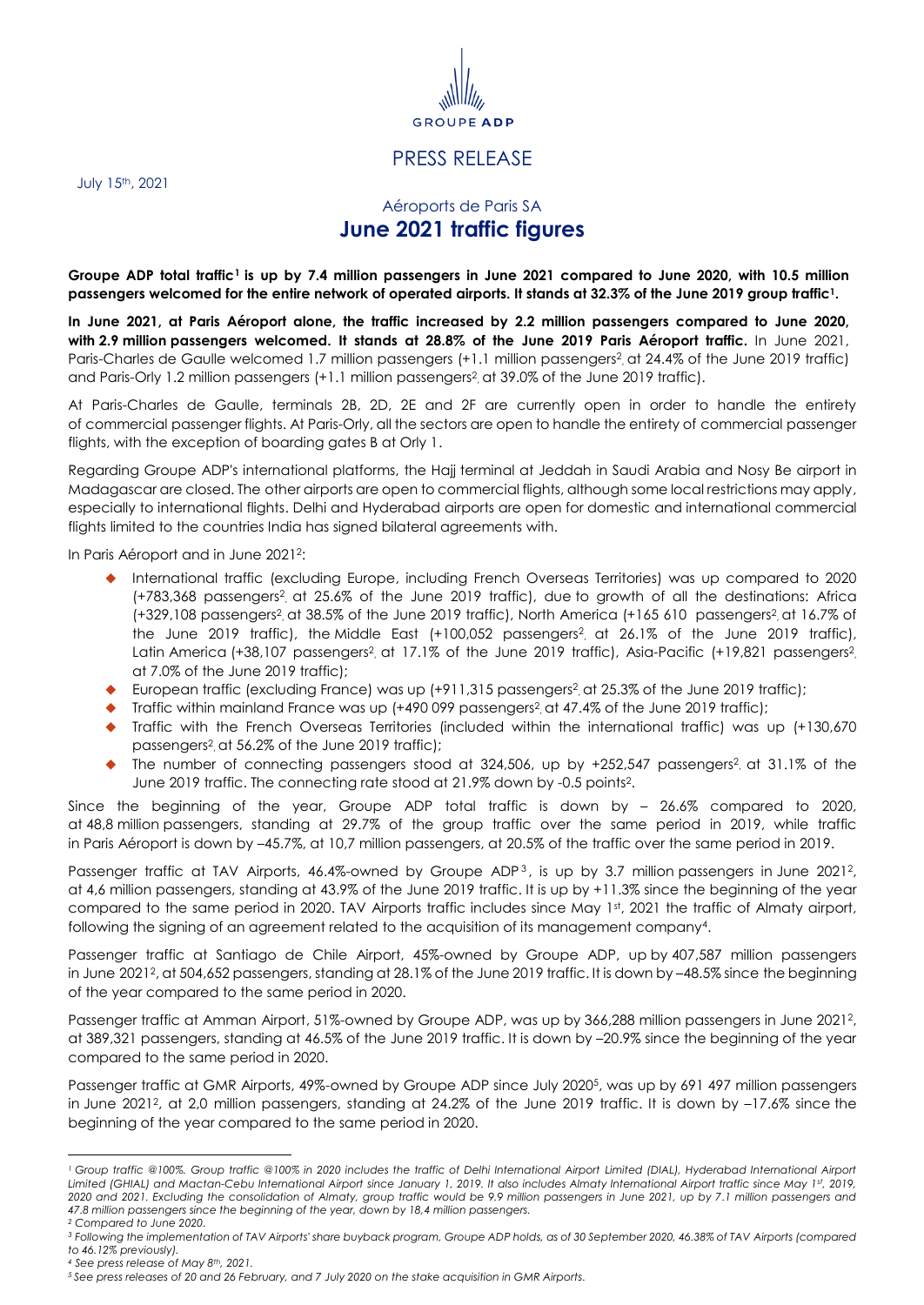| <b>Passengers</b>                 | <b>June 2021</b> | Change 21/20<br>(in passengers) | Jan.- June 2021 | % change<br>2021/2020 | Last 12 months | % change<br>2021/2020 |
|-----------------------------------|------------------|---------------------------------|-----------------|-----------------------|----------------|-----------------------|
| Paris-CDG                         | 1,688,012        | $+1,062,953$                    | 6,619,453       | $-52.9%$              | 14,827,393     | $-72.5%$              |
| Paris-Orly                        | 1,173,880        | $+1,121,829$                    | 4,107,564       | $-28.2%$              | 9,181,409      | $-57.5%$              |
| <b>Total Paris Aéroport</b>       | 2,861,892        | $+2,184,782$                    | 10,727,017      | $-45.7%$              | 24,008,802     | $-68.2%$              |
| Santiago de Chile                 | 504,652          | +407,587                        | 3,288,918       | $-48.5%$              | 5,433,650      | $-70.5%$              |
| Amman                             | 389,321          | +366,288                        | 1,233,484       | $-20.9%$              | 1,724,482      | $-72.8%$              |
| New Delhi                         | 1,506,657        | $+491,128$                      | 14,826,687      | $-12.0%$              | 26,477,661     | $-49.8%$              |
| Hyderabad                         | 425,705          | $+133,226$                      | 4,853,641       | $-5.6%$               | 9,248,392      | $-43.5%$              |
| Cebu                              | 96,936           | $+67,143$                       | 471,948         | $-80.9%$              | 742,189        | $-91.5%$              |
| <b>Total GMR Airports</b>         | 2,029,298        | +691, 497                       | 20, 152, 276    | $-17.6%$              | 36,468,242     | $-53.2%$              |
| Antalya                           | 1,727,944        | $+1,588,654$                    | 4,199,270       | $+69.3%$              | 11,490,765     | $-53.5%$              |
| Almaty                            | 563,820          | $+325,467$                      | 2,731,559       | $+72.5%$              | 4,765,905      | $-8.6%$               |
| Ankara                            | 654,357          | $+431,140$                      | 2,417,964       | $-13.5%$              | 4,677,620      | $-51.0%$              |
| Izmir                             | 682,852          | +435,368                        | 2,494,791       | $+2.0%$               | 5,508,009      | $-38.8%$              |
| Bodrum                            | 358,412          | $+305,508$                      | 708,264         | $+159.7%$             | 1,928,991      | $-37.4%$              |
| Gazipaşa Alanya                   | 52.177           | $+42,136$                       | 156,230         | +76.9%                | 342,349        | $-54.1%$              |
| Medina                            | 116,428          | $+85,178$                       | 649,286         | $-62.8%$              | 1,153,098      | $-80.8%$              |
| Tunisia                           | 65,959           | $+65,110$                       | 128,924         | $-3.4%$               | 330,640        | $-84.2%$              |
| Georgia                           | 211,508          | $+208,560$                      | 557,410         | $+3.8%$               | 661,172        | $-75.8%$              |
| North Macedonia                   | 114,147          | $+114,098$                      | 394,224         | $-9.0\%$              | 744,088        | $-61.8%$              |
| $Z$ agreb $(1)$                   | 100,933          | $+56,531$                       | 337,372         | $-38.4%$              | 714,460        | $-70.8\%$             |
| Total TAV Airports <sup>(2)</sup> | 4,648,537        | +3,657,750                      | 13,103,687      | $+11.3%$              | 28,611,144     | $-54.3%$              |

| <b>Aircraft Movements</b>         | <b>June 2021</b> | Change 21/20<br>(in movements) | <b>Jan.- June 2021</b> | % change<br>2021/2020 | Last 12 months | % change<br>2021/2020 |
|-----------------------------------|------------------|--------------------------------|------------------------|-----------------------|----------------|-----------------------|
| Paris-CDG                         | 18,371           | $+9,489$                       | 86,049                 | $-24.1%$              | 185,013        | $-50.1%$              |
| Paris-Orly                        | 9,438            | $+9,054$                       | 36,363                 | $-13.0%$              | 77,609         | $-48.1%$              |
| <b>Total Paris Aéroport</b>       | 27,809           | $+18,543$                      | 122,412                | $-21.1%$              | 262,622        | $-49.5%$              |
| Santiago de Chile                 | 4,597            | $+3,355$                       | 29,513                 | $-30.5%$              | 49,705         | $-58.9%$              |
| Amman                             | 3.949            | $+3,321$                       | 15,210                 | $-6.7%$               | 23,137         | $-60.1%$              |
| New Delhi                         | 13,627           | $+3,824$                       | 126,363                | $+7.9%$               | 227,255        | $-34.6%$              |
| Hyderabad                         | 4,823            | $+1,160$                       | 49,071                 | $+4.0%$               | 94,544         | $-32.7%$              |
| Cebu                              | 1,129            | $+743$                         | 5,811                  | $-74.8%$              | 9,262          | $-87.9%$              |
| <b>Total GMR Airports</b>         | 19,579           | $+5,727$                       | 181, 245               | $-3.3%$               | 331,061        | $-41.4%$              |
| Antalya                           | 11,433           | $+10,165$                      | 29,307                 | $+71.7%$              | 74,400         | $-45.7%$              |
| Almaty                            | 4,896            | $+1,697$                       | 25,470                 | $+25.0%$              | 48,253         | $-11.6%$              |
| Ankara                            | 4,700            | $+2,740$                       | 19,794                 | $-0.7%$               | 39,622         | $-37.8%$              |
| Izmir                             | 4,659            | $+2,724$                       | 18,367                 | $+10.0%$              | 42,165         | $-26.2%$              |
| Bodrum                            | 2,596            | $+2,119$                       | 5,292                  | $+174.8%$             | 13,921         | $-27.7%$              |
| Gazipasa Alanya                   | 412              | $+310$                         | 1.328                  | $+80.2%$              | 2.877          | $-41.4%$              |
| Medina                            | 1,428            | $+982$                         | 8,403                  | $-34.7%$              | 13,979         | $-68.5%$              |
| Tunisia                           | 522              | $+507$                         | 1,422                  | $+18.6%$              | 3,689          | $-71.2%$              |
| Georgia                           | 2,742            | $+2,150$                       | 8.662                  | $+15.3%$              | 13 2 14        | $-53.2%$              |
| North Macedonia                   | 1,462            | $+1,458$                       | 5,524                  | $+34.5%$              | 10,446         | $-35.2%$              |
| Zagreb <sup>(1)</sup>             | 2,426            | $+1,288$                       | 10,658                 | $+1.4%$               | 21,656         | $-36.7%$              |
| Total TAV Airports <sup>(2)</sup> | 37,276           | $+26,140$                      | 118,296                | $+19.9%$              | 245,508        | $-42.1%$              |

l Groupe ADP and TAV Airports have, a shareholding of 21% and 15%, respectively, in Zagreb Airport. To be compliant with TAV Airports presentations, Zagreb Airport traffic<br>figures are integrated into the TAV Airports group